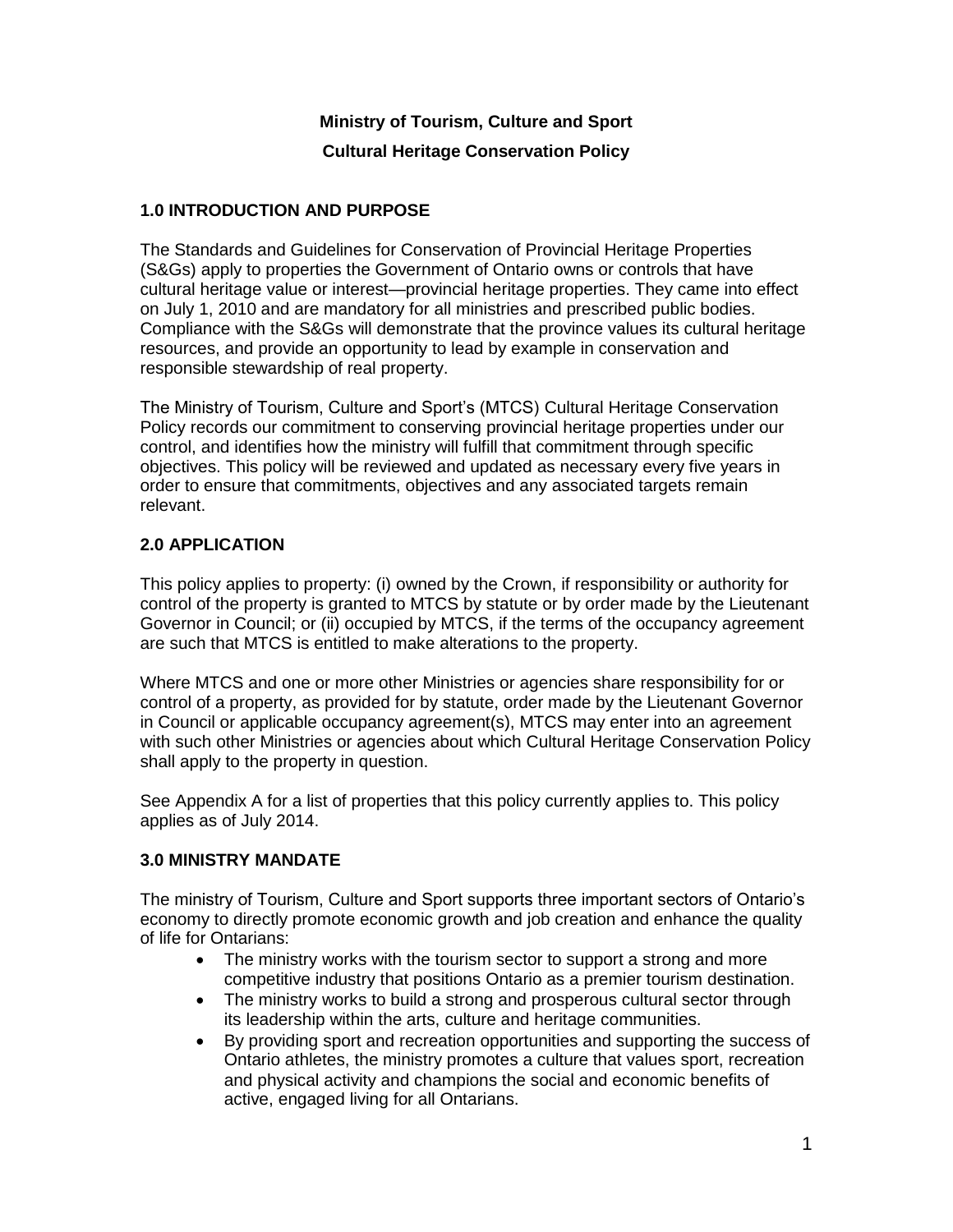As the ministry responsible for the administration of the *Ontario Heritage Act,* MTCS develops and implements policies and programs for the conservation of the cultural heritage of Ontario, including the S&Gs. This Cultural Heritage Conservation Policy is an articulation of MTCS's responsibilities as a ministry that is obligated to comply with the S&Gs. MTCS also has an implementation, review and approval role for the government which is further explained in the S&Gs, but is not reflected in this document.

# **4.0 POLICY STATEMENT**

The Ministry of Tourism, Culture and Sport recognizes that Ontario's cultural heritage resources belong to present and future generations of Ontarians. The conservation of provincial heritage properties is important to the social, economic, and cultural well-being of our communities, and integral to our identity now and for the future.

MTCS recognizes the critical importance heritage and archaeological sites often have for Aboriginal communities and the role the ministry can play as part of Ontario's commitment to improving relationships between the provincial Crown and Aboriginal communities.

MTCS will contribute to identifying and protecting provincial heritage properties in its care through compliance with all of the requirements of the S&Gs and the implementation of this policy and associated procedures as outlined in the MTCS Heritage Identification and Evaluation Process.

MTCS will make best efforts to meet, and continually improve upon, the objectives and commitments outlined below. Where appropriate, annual targets that support the achievement of these objectives and commitments will be reflected in the ministry's Results-based Plan.

#### MTCS will:

 $\overline{a}$ 

- 1. Continue to manage and use our provincial heritage properties<sup>1</sup> as assets which support a prosperous creative economy and vibrant, liveable communities that understand, respect and celebrate their origins, and interpret their cultural heritage value in a manner that enhances public understanding and enjoyment. In order to achieve this objective, MTCS will:
	- Undertake Strategic Conservation Plans and other studies to help inform any capital revitalization and conservation, maintenance and management plans to ensure the ongoing viability and success of our special purpose properties.
	- Ensure the sustainability of our special purpose properties through their role as stewards of heritage assets.
	- Revisit interpretations of the cultural heritage value of special purpose properties as appropriate.
- 2. Engage interested groups and individuals in any decisions affecting the cultural heritage value or future of an MTCS provincial heritage property, tailoring the nature

<sup>&</sup>lt;sup>1</sup> Refers to a property that MTCS has responsibility for evaluating under this policy and has determined to be a "provincial heritage property" under O. Reg. 10/06.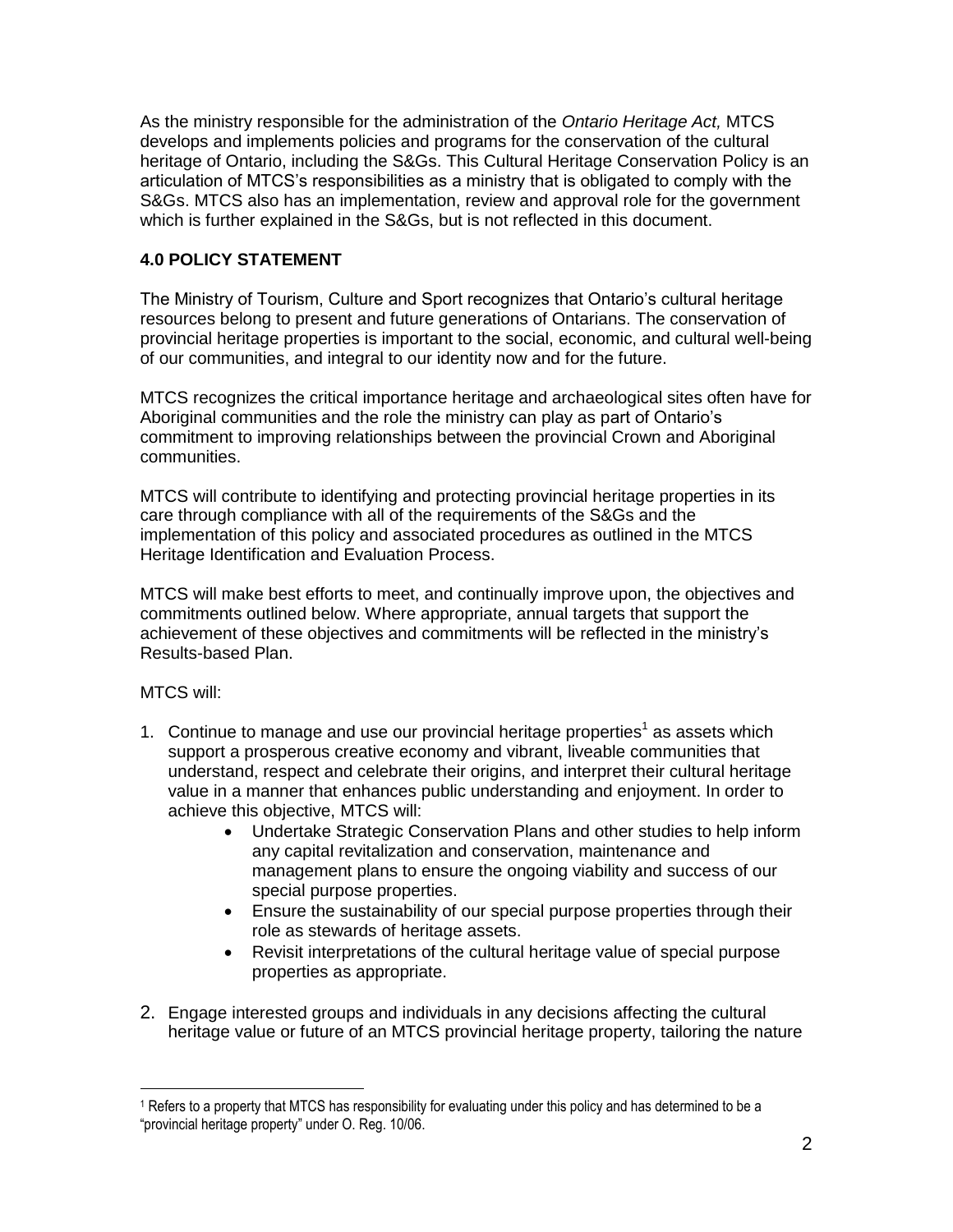and timing of engagement to the circumstances. Key issues on which MTCS will seek input from interested groups and individuals includes, but is not limited to:

- determining cultural heritage value (evaluation);
- managing the site (Strategic Conservation Plan);
- demolition or disposal (Heritage Impact Assessment).
- 3. Meet any duty to consult with Aboriginal peoples that arise as a result of implementing this policy<sup>2</sup>.
- 4. Make public any relevant information regarding decisions affecting the cultural heritage value of an MTCS provincial heritage property subject to security, privacy and other considerations.
- 5. Ensure the Cultural Heritage Conservation Policy remains relevant and reflects the ongoing objective of continuous improvement with respect to the identification and management of MTCS provincial heritage properties. The Cultural Heritage Conservation Policy will be reviewed every five years and will be available on the ministry website.
- 6. Ensure all staff that are responsible for giving advice, making decisions, and undertaking activities that may affect MTCS provincial heritage properties are made aware of and adhere to this policy and their obligations under it. In order to achieve this objective, MTCS will develop and disseminate information and training materials through a range of tools, including, but not limited to, e-learning and in-person training sessions.
- 7. Implement the MTCS Identification and Evaluation Process.
- 8. Direct and oversee the timely preparation and implementation of Strategic Conservation Plans by:
	- ensuring that strategic conservation plans are prepared within one year of a completed evaluation;
	- implementing an approach to monitoring MTCS provincial heritage properties for compliance with their respective strategic conservation plans;
	- reviewing plans every five years.

 $\overline{a}$ 

9. Ensure all relevant records related to the identification and conservation of MTCS provincial heritage properties are archived within a reasonable timeframe and are readily accessible to the public, subject to security, privacy and other considerations. MTCS will achieve this objective by including information on the MTCS website about how to access records relating to the identification and conservation of MTCS provincial heritage properties.

<sup>2</sup> As outlined on page 4 of the *Standards and Guidelines for Conservation of Provincial Heritage Properties*, the duty to consult with Aboriginal peoples arises when the following conditions occur:

<sup>•</sup> The Crown has knowledge, real or constructive, of the existence, or potential existence, of an Aboriginal right or treaty right; and

The Crown contemplates conduct that might adversely affect the right in question.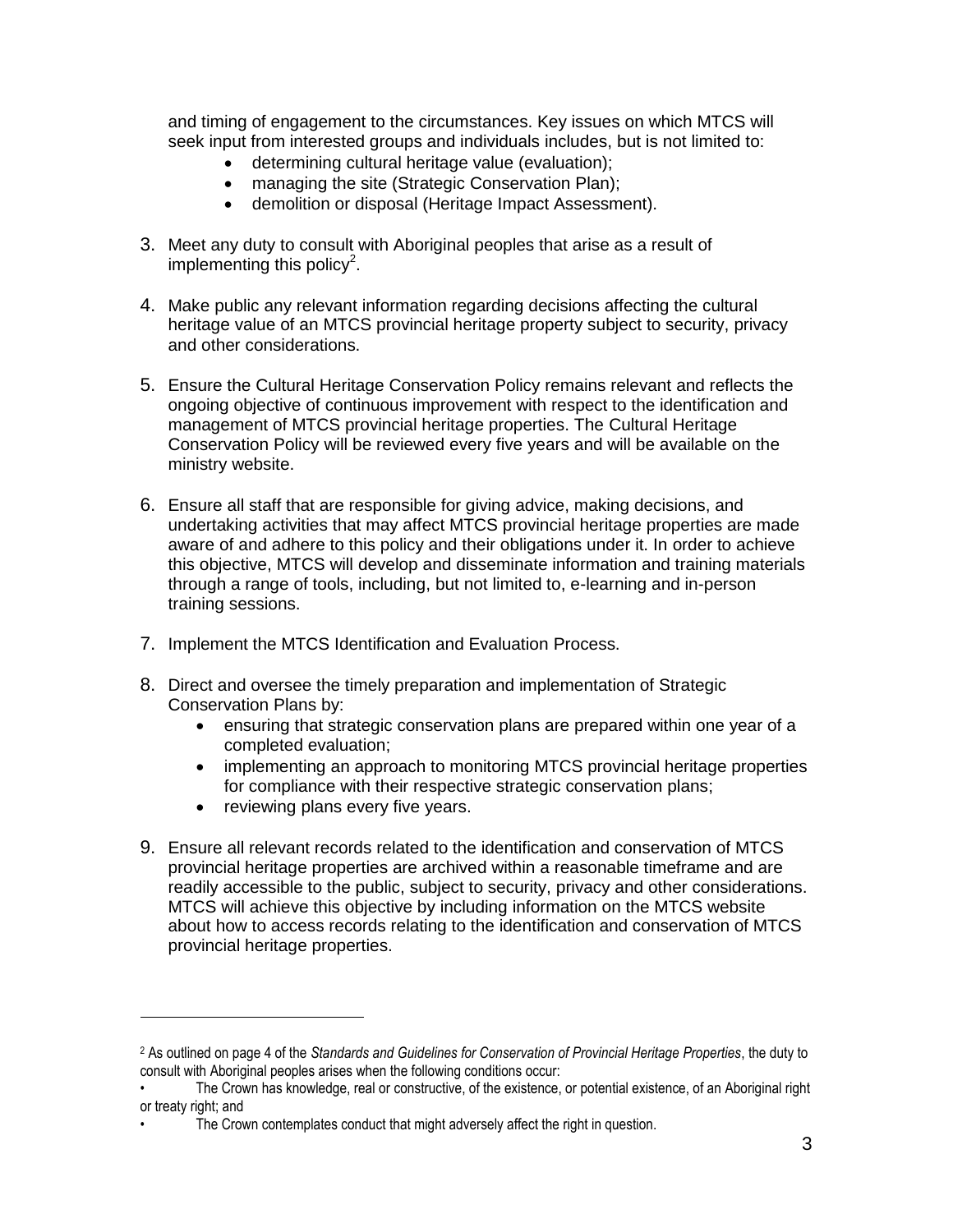- 10.Mitigate impacts to archaeological sites through avoidance and protection, opting for excavation only when necessary.
- 11.Promote the continued use or adaptive re-use, repair or conservation of provincial heritage properties, or components/features of provincial heritage properties that have cultural heritage value, over replacement or new build, while remaining compliant with health and safety objectives and accessibility requirements. MTCS will achieve this objective by:
	- making best efforts to use provincial heritage properties when seeking out leases or event venues;
	- engaging in adaptive reuse studies to extend the viability and use of buildings and structures located on MTCS provincial heritage properties;
	- repairing and conserving features that are part of a provincial heritage property's heritage attributes;
	- retaining and maintaining visual settings that contribute to the cultural heritage value of a provincial heritage property;
	- ensuring all alterations to a provincial heritage property respect the heritage value and attributes as identified in the Statement of Cultural Heritage Value and comply with the Strategic Conservation Plan for the property.
- 12.Update all occupancy agreements to reflect roles and responsibilities of MTCS and Ministry of Economic Development, Employment and Infrastructure (MEDEI)/Infrastructure Ontario (IO).
- 13.Ensure the appropriate implementation of MEDEI cultural heritage conservation policies and procedures for all MTCS occupied properties that are controlled or owned by MEDEI.
- 14.Work with MEDEI, and consult with the Ontario Heritage Trust, to ensure that disposal provisions of the S&Gs are appropriately implemented for MTCS provincial heritage properties.

## **5.0 ROLES AND RESPONSIBILITIES**

Persons with duties and responsibilities that could impact an MTCS provincial heritage property are responsible for reviewing and consulting this policy as necessary and carrying out any relevant obligations under it. Specific responsibilities are outlined below.

The Deputy Minister of Tourism, Culture and Sport is responsible for:

- Approving the Cultural Heritage Conservation Policy and any future modifications;
- Establishing any annual targets and measures that support the objectives and commitments of this policy; and
- Ensuring competent management of the ministry's provincial heritage properties.

The Assistant Deputy Minister of the Culture Division is responsible for:

- Developing the Cultural Heritage Conservation Policy and any future modifications; and
- MTCS compliance with the Standards and Guidelines, as Executive Lead.

The Assistant Deputy Minister for Tourism Planning and Operations is responsible for: